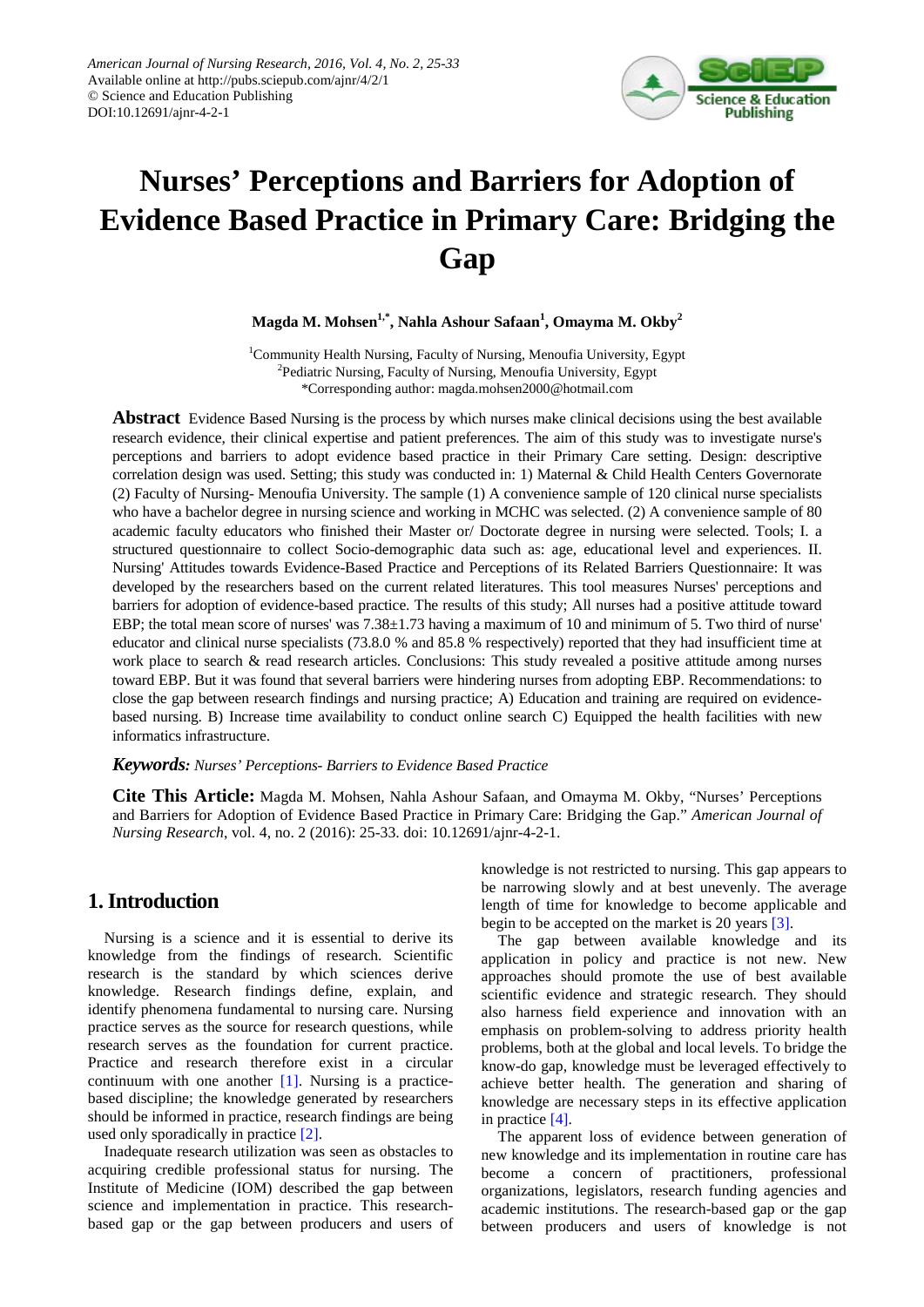restricted to nursing [\[5\].](#page-7-4) Applying research evidence to daily clinical practice may not only enhance the quality of nursing care, but also can lead to enhance nurse' personal and professional performance [\[6,7\].](#page-7-5)

Evidence-based practice (EBP) is not clinical problem solving. It is a mechanism for solving clinical problems and making decisions about the best evidence for interventions. It is distinct from traditional problem solving approaches in health care. Conventional decision making about clinical practices relied on expert opinion sometimes achieved by consensus, but rarely through experimentation combined with "standard practice." evidence-based practice (EBP) is a systematic process of reviewing the best available research evidence and then incorporating clinical experience and patient preferences into the mix [\[8\].](#page-8-0)

Evidence-based practice (EBP) is clinical decision making process through the integration of the best research evidence considering the patient values, and the clinical experts' views. It is a framework to response to clinical questions through the assessment and applying the best knowledge related to patient, unit and clinical procedures [\[9\].](#page-8-1) Evidence-based practice (EBP) is composed of five steps, including: asking answerable questions in specific clinical situations, finding the best evidence, appraising evidence critically and applying evidence with patient's preferences in clinical decision making and evaluating or assessing the effectiveness and efficiency of process; five training steps; "ask, find, evaluate, use and analyze/adjust which are known as the key skills acquired during the training course of professional decision making" [\[10,11\].](#page-8-2)

To effectively apply the EBP process, in addition to the basic skills required to undertake nursing work, a nurse must have the ability to: (1) identify knowledge gaps, (2) formulate relevant questions, (3) conduct an efficient literature search, (4) apply rules of evidence to determine the validity of studies, (5) apply the literature findings appropriately to the patient's problem, and (6) appropriately involve the patient in the clinical decision making [\[12\].](#page-8-3) Previous literature also highlights the challenges for new nurses because EBP involves reconciling client values with evidence and clinical judgment, which may be particularly difficult for them due to their limited experience [\[13\].](#page-8-4)

Nurses' perceptions were studied previously showed that; nurses generally view EBP positively and consider it important to better patient care [\[14\].](#page-8-5) Nevertheless, it is a fact of accepting and implementing EBP is rather slow [\[15\].](#page-8-6) Previous study has tried to investigate possible barriers to adopting EBP. One barrier that some studies revealed was the enormous amount of health care literature, published in a variety of sources, which makes it almost impossible for individual medical professionals to keep up to date. It is estimated that around 8,000 articles relevant to family practice are published monthly, and a family medicine practitioner would need to dedicate approximately 20 hours a day to stay abreast of new evidence [\[16\].](#page-8-7)

The top two barriers cited were ''not having enough authority to change patient care procedures'' and ''having insufficient time on the job to implement new ideas". The lack of time, lack of resources, and difficulty in understanding statistical analysis were the top barriers to adopting EBP by community nurses [\[17,18\].](#page-8-8) O'Connor and Pettigrew investigated the perceived barriers to implementing EBP for therapists working in southern Ireland [\[19\].](#page-8-9) The most significant barrier they reported was the lack of time to search for, understand, and interpret research findings. Also the same barriers were found through a comparison of participants' experiences with EBP across three distinct health professions [\[20,21\].](#page-8-10) Other barriers to adopting EBP include inadequate access to information technology (IT), limited IT skills, and lack of information searching skills [\[22\].](#page-8-11)

International Council of Nurses (ICN) has obliged nurses to participate actively in research and applying this research to develop EBP. It said that there are benefits for EBP such as improving quality of care and its outcomes, positive results in clinical practice and patient care outcomes, nurse satisfaction and standardizing the care [\[23\].](#page-8-12) However, implementation of evidence-based practice has been challenging. Unfortunately, just a small percentage of nurses are working in the context of EBP .There are several reasons why nurses do not use evidence in their routine practices, such as lack of awareness of research, lack of skills to evaluate quality of research, lack of access to related information. Also there is no association between nurses' perception of the level of knowledge and skills related to Evidence-based practice EBP [\[24\].](#page-8-13)

# **2. Aim of the Study**

The aim of this study was to investigate nurse's perceptions and barriers for adopting Evidence based practice in their primary care settings.

### **2.1. Research Questions:**

- 1. What are the nurses' beliefs and attitudes Towards Evidence Based Practice?
- 2. Do nurses working in Maternal and child Health care centers understand and apply evidence based practice?
- 3. What are the barriers facing nurses working in Maternal and child Health care centers for adopting EBP?
- 4. Does Nurses' Practice; "Perception of ability to undertake different EB activities" and Perception of Barriers for adoption EBP affected by Educational Level & Years of Experience?

## **3. Operational Definitions**

**Nurses** was operationally defined in this study as all categories of nurses who are working as a nurse educator in the faculty of nursing and clinical nurse specialists who work in MCH Centers in one range of specialties, such as pediatrics, family and Community Health nurse. They described **as required highly graduate-level education**  "Bachelor **Degree" and clinical training.**

**Perception:** was defined as how nurses' perceive (beliefs and attitudes) the importance of EBP in their clinical setting.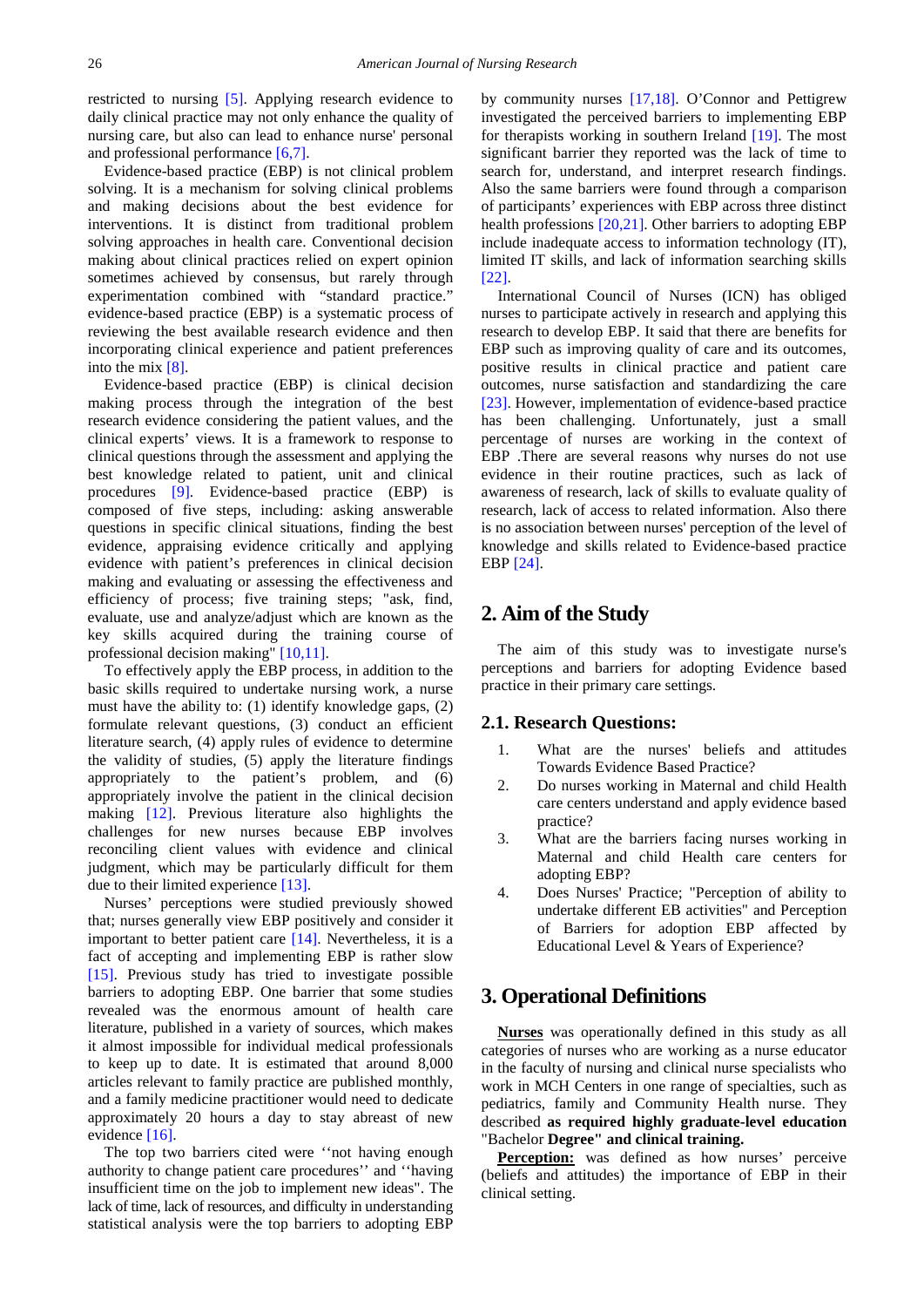**Barriers:** were obstacles for implementing EBP. These barriers could be related to the nurses' experience, the environment, resources, and lack of administrative support.

**Nurses' Practice:** was operationally defined in this study as the perception of ability to undertake different Evidence Based activities.

# **4. Subjects and Method**

**Design:** Descriptive, correlation design was used.

- **Setting:** This study was conducted in two settings:
- (1) Faculty of Nursing-Menoufia University to collect data from nurse' educators.
- (2) Maternal and child health centers in Menoufia Governorate-Egypt to collect data from clinical nurse specialists.

**Sample:** based on the previous studies that examined the same outcomes, the average sample size ranged from 150 to 220. So, a sample of 200 subjects was required. To achieve a power of 80% and significance level of 0.05. The sample consisted of two types;

- 1 **Nurses sample**; A convenience sample of 120 clinical nurse specialists who have a Bachelor **Degree** in nursing and working in MCHC was select and included in the sample. Menoufia Governorate- includes twenty-five MCHC centers. A convenience sample was used to select 5 nurses from each MCH center to be included in the study sample.
- 2 **Nurse Educators Sample;** a convenience sample of 80 academic nurse educators from Faculty of nursing – Menoufia University according to the following criteria; who finished Master or doctorate degrees and agree to participate in the study was selected to be included in the sample.

## **4.1. Instruments for Data Collection**

Two instruments were used to fulfill the aim of this study. **1.** A structured questionnaire for the clinical nurse specialists and nurse' educators. It was designed to include; Socio-demographic data such as: age, educational level, years of experience and Services that they are provided and training in evidence-based practice.

**2.** Nursing' Attitudes towards Evidence-Based Practice and Perceptions of its Related Barriers Questionnaire: It was developed by the researchers based on the current related literatures [\[2,14,25,26,27\].](#page-7-1) This tool measures nurses' perceptions in the three parts of;-

A) It assessed nurses' beliefs and attitude toward EBP, It included 5 items. The nurses were asked to rate the extent to which they perceive each statement either by positive= yes or negative= no.

B). It assessed the nurses' Practice**;** Perception of the ability to undertake different EB activities. It included 9 items. It includes information about identify clinical problems, translate clinical problem into well-formulated clinical question, distinguish between types of questions, conduct online search, relate research finding to clinical practice, ect... The nurses are asked to rate the extent to which they perceive each statement either by yes or no.

C). It assessed nurses' barriers to EBP; including motivators to and barriers to adopting EBP. It included 9

items. The nurses were asked to rate the extent to which they perceive each statement by either yes or no.

Validity; the questionnaire was reviewed for content validity by a five of experts (3 from in pediatric nursing and 2 from family and community health nursing). Reliability: The internal consistency of the questionnaire was calculated using Cronbach's alpha coefficients. Testretest was used. The Cronbach's alpha of the questionnaire was between 0.95 indicate good reliability, "indicating that data collected through this questionnaire were reliable".

## **4.2. Procedure for Data Collection**

- Study period: This study was conducted during the period starting from January 2015 to the end of June 2015.
- Approval: an official permission to carry out the study was obtained from the responsible authorities; faculty of Nursing, Menoufia University, by the researcher to the administrators of the Maternal and Child Health Centers, where the data were collected to conduct the study after an explanation of the purpose of the study.
- Ethical consideration: protection of nurse's rights, oral consent was obtained from the participants to share in the study, the researchers initially introduced themselves to all participants. They were informed about aim of the study and what was expected of her. Each participant was notified about the right to refuse to participate in the study, before taking her verbal consent.
- Tools development: the two tools were developed by the researchers after reviewing of related literature. Tools were reviewed and tested for content Validity by 5 experts in the field of nursing; modification was done accordingly to ascertain relevance and completeness. The reliability of instrument was calculated by Cronbach' alpha, it was equal to 0.95.
- Pilot study, a pilot study was conducted on 10 % of the study sample to evaluate the developed tools before starting the actual data collection. Based on the results of the pilot study, modifications, clarifications, omissions, and rearrangement of some questions were done. It also helped to estimate the time needed to fill in the questionnaire. And these were not included in the sample to ensure stability of the answers.
- The time taken for every questionnaire to be completed was about 20-30 minutes for each nurse and faculty of nursing staff.
- Clinical nurse specialists and nurse educator who agreed to participate in the study are requested to complete the required tools. The researchers introduced themselves to the respondents, and explained the aim and objectives of the study to the nurses in the study settings. Anonymity and confidentiality of the information gathered was ensured. Then, the designed questionnaire was distributed to them, with instructions about its filling. This was repeated in each place of the study setting. The researchers were available all the time to clarify any ambiguity.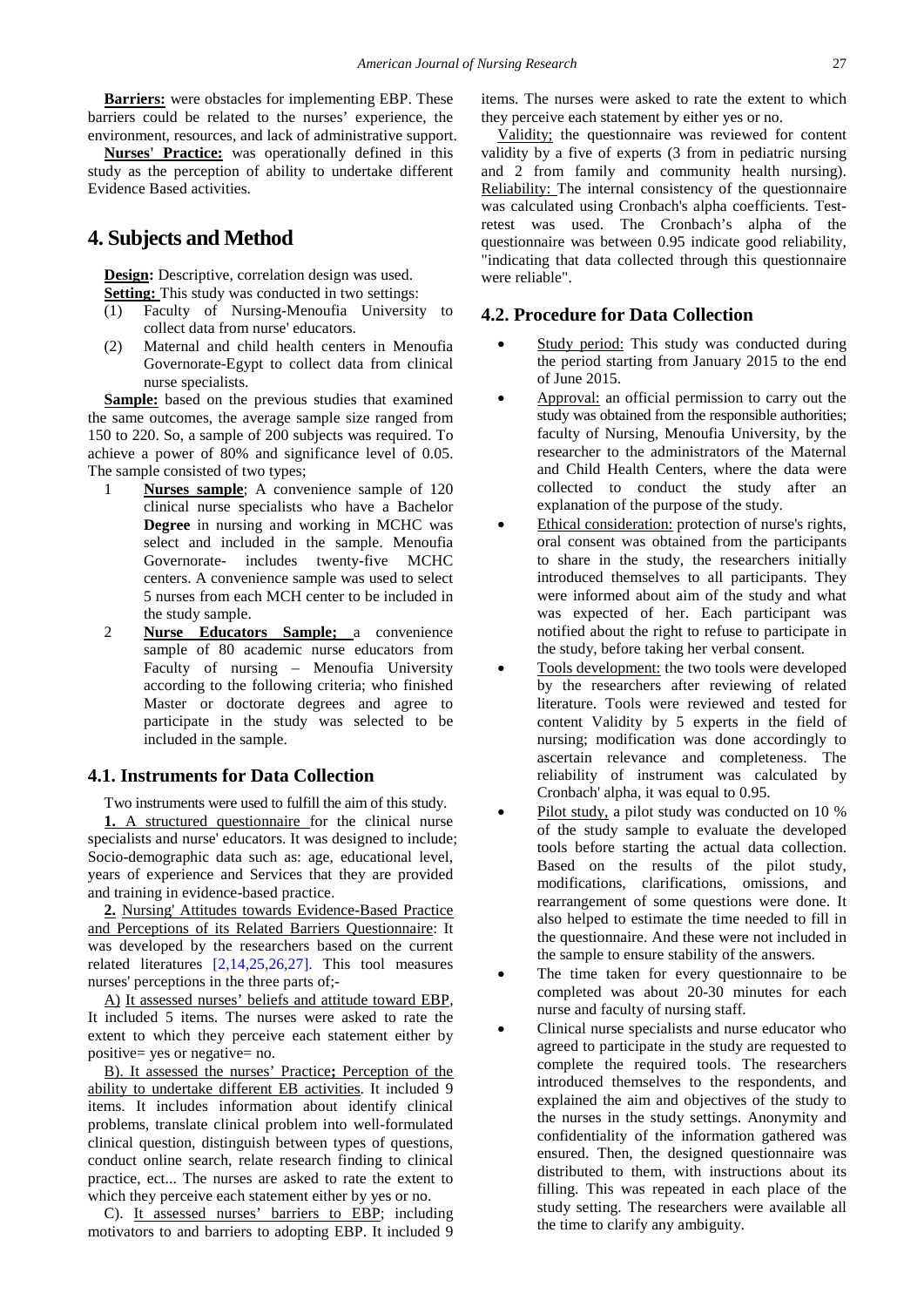## **4.3. Statistical Analysis**

Up on completion of data collection, data entry was done. Then data were coded, analyzed using Statistical Software Packages. SPSS v.20. Descriptive and analytical statistics were applied. Data were presented using Frequency, and percentages, cumulative frequency and mean were calculated for descriptive data analyses. Pearson correlation was used to assess the relationship between practice, attitude and knowledge/skills sub-scales.

# **5. Results**

[Table 1](#page-3-0) clarified that the same percentage (45.0 %) of the studied sample their age were ranged from 30 to less than 40 years old, from 40 years and above, and the least 9 % less than thirty years old. Approximately two third of studied nurses (68 %%) had more than five years experience while, the same percent 16 % of studied nurses had 1 to less than 3years and 3 years to less than 5 years experience.

| Table 1. Socio-demographic Characteristics of the Studied Subjects |  |  |  |  |
|--------------------------------------------------------------------|--|--|--|--|
|--------------------------------------------------------------------|--|--|--|--|

<span id="page-3-0"></span>

| Socio-demographic characteristics                       |     | $200=N$       |
|---------------------------------------------------------|-----|---------------|
|                                                         | No. | $\frac{6}{9}$ |
| Age in years:                                           |     |               |
| 30>                                                     | 18  | 9.0           |
| $30-$                                                   | 91  | 45.0          |
| 40- and over                                            | 91  | 45.0          |
| <b>Educational level:</b>                               |     |               |
| Bachelor Degree in Nursing                              | 120 | 60.0          |
| Master Degree in Nursing                                | 52  | 26.0          |
| Doctorate Degree in Nursing                             | 28  | 14.0          |
| <b>Years of Experiences Since the Last Degree/Years</b> |     |               |
| 1-                                                      | 32  | 16.0          |
| $3-$                                                    | 32  | 16.0          |
| 5 Years and More Years                                  | 136 | 68.0          |

[Table 2](#page-3-1) On the whole, it appeared that majority of the nurses had a positive attitude toward new nursing techniques, provided they were given adequate time off from work to learn and adopt such techniques, including EBP. It revealed that 54.2 % of clinical nurse specialists said that "I prefer using more traditional methods instead of changing to new approaches" compared to 11.2 % of nurse educator. Approximately nearest percent (65.8 % and 62.5 % of clinical nurse specialists and nurse educator respectively) who said that "My workload is too high to keep up to date with all new evidence".

[Table 3:](#page-4-0) shows the nurses ' Practice; perception of ability to undertake different EB Activities. It pointed out that 95.0 % & 40.0% of nurse educator compared to clinical nurse specialists respectively) answer "yes" about they are able to translate a clinical nurse specialists issue/problem into a well-formulated clinical question. The largest percent of nurses educators (90.0 %) compared to 56.7 % of clinical nurse specialists apply an intervention based on the most applicable evidence.

[Table 4:](#page-4-1) shows the barriers for adoption EBP. The majority of clinical nurse specialists and nurse educator (82.5% & 47.5 % respectively) reported that there is difficulty in judging the quality of research articles and reports. Also approximately two third of nurse educator and clinical nurse specialists (73.8.0 % and 85.8 % respectively) reported that they had insufficient time at work place to search & read research articles.

[Table 5:](#page-5-0) A statistical significant relation was found between nurses' Practice; perception of ability to undertake different EBP activities and educational Level  $T= 98.66$  for nurse educator and  $T= 38.97$  for clinical nurse specialists. A statistical significant relation was found between nurses' Barriers for adoption EBP and educational Level T=  $40.96$  for nurse educator and T= 71.22 for clinical nurse specialists.

[Table 6:](#page-5-1) A highly statistical significant relation was found between '' Nurses' Practice; perception of ability to undertake different EBP and years of experience, T= 98.7 for nurse educator compared to  $T = 38.9$  for clinical nurse specialists. Also A highly statistical significant relation was found between nurses' barriers toward EBP and years of experience,  $T = 40.9$  for nurse educator and  $T = 71.3$  for clinical nurse specialists.

[Table 7](#page-5-2) Shows that the year of experience of less than one year showed to be the best rating for practice; perception of ability to undertake different evidence-based activities and perception of barriers for adoption EBP for  $16.00\pm0.00$  &  $16.50\pm2.12$  respectively for the nurse educator compared to  $11.57 \pm 3.25$  &  $16.28 \pm 2.50$  for clinical nurse specialist.

[Table 8](#page-5-3) shows the correlations among nurses' practice & attitude to **EBP** of the studied sample. A statistically negative correlation – 0.221 was found between total nurses' practice and total nurses' attitude.

#### **Answer Research Question No. 1:-**

What are the nurses' beliefs and attitudes Towards Evidence Based Practice?

<span id="page-3-1"></span>

| Nurses ' beliefs and                     |                 | Nurse         |         | <b>Clinical Nurse</b> |            |       |
|------------------------------------------|-----------------|---------------|---------|-----------------------|------------|-------|
| attitudes toward                         | Educator        |               |         | Specialists           | Chi-square |       |
| evidence based practice                  |                 | (80)<br>(120) |         |                       |            |       |
| (EDP)                                    | No.             | $\frac{9}{6}$ | No.     | $\%$                  | $X^2$      | P     |
| I prefer using more                      |                 |               |         |                       |            |       |
| traditional methods                      |                 |               |         |                       |            |       |
| instead of changing to                   |                 |               |         |                       |            | 0.000 |
| new approaches                           |                 |               |         |                       |            |       |
| N <sub>0</sub>                           | 71              | 88.8          | 55      | 45.8                  | 37.9*      |       |
| Yes                                      | $\overline{Q}$  | 11.2          | 65      | 54.2                  |            |       |
| I don't like people                      |                 |               |         |                       |            |       |
| questioning my clinical                  |                 |               |         |                       |            |       |
| practices, which are                     |                 |               |         |                       |            |       |
| based on established<br>methods          |                 |               |         |                       |            | 0.000 |
|                                          |                 |               |         |                       | $22.7*$    |       |
| N <sub>0</sub>                           | 67              | 83.8          | 61      | 50.8                  |            |       |
| Yes                                      | 13              | 16.3          | 59      | 49.2                  |            |       |
| Most research articles                   |                 |               |         |                       |            |       |
| are not relevant to my<br>daily practice |                 |               |         |                       |            |       |
|                                          |                 |               |         |                       |            |       |
| N <sub>0</sub>                           | 52              | 65.0          | 35      | 29.2                  | $25.1*$    | 0.000 |
| Yes                                      | 28              | 35.0          | 85      | 70.8                  |            |       |
| I believe EBP has only                   |                 |               |         |                       |            |       |
| limited utility                          |                 |               |         |                       |            |       |
| N <sub>0</sub>                           | 67              | 83.8          | 46      | 38.3                  | $40.3*$    | 0.000 |
| Yes                                      | 13              | 16.3          | 74      | 61.7                  |            |       |
| My workload is too                       |                 |               |         |                       |            |       |
| high to keep up to date                  |                 |               |         |                       |            |       |
| with all new evidence                    |                 |               |         |                       |            |       |
| N <sub>0</sub>                           | 30              | 37.5          | 41      | 34.2                  | 0.3        | 0.63  |
| Yes                                      | 50              | 62.5          | 79      | 65.8                  |            |       |
| Overall mean score                       | $7.38 \pm 1.73$ |               | Maximum |                       | Minimum    |       |
|                                          |                 |               |         | 10.0                  | 5.0        |       |

**Table 2. Nurses' beliefs and attitudes Towards Evidence Based Practice**

\* Statistical Significant

No = "Negative" Yes= "Positive".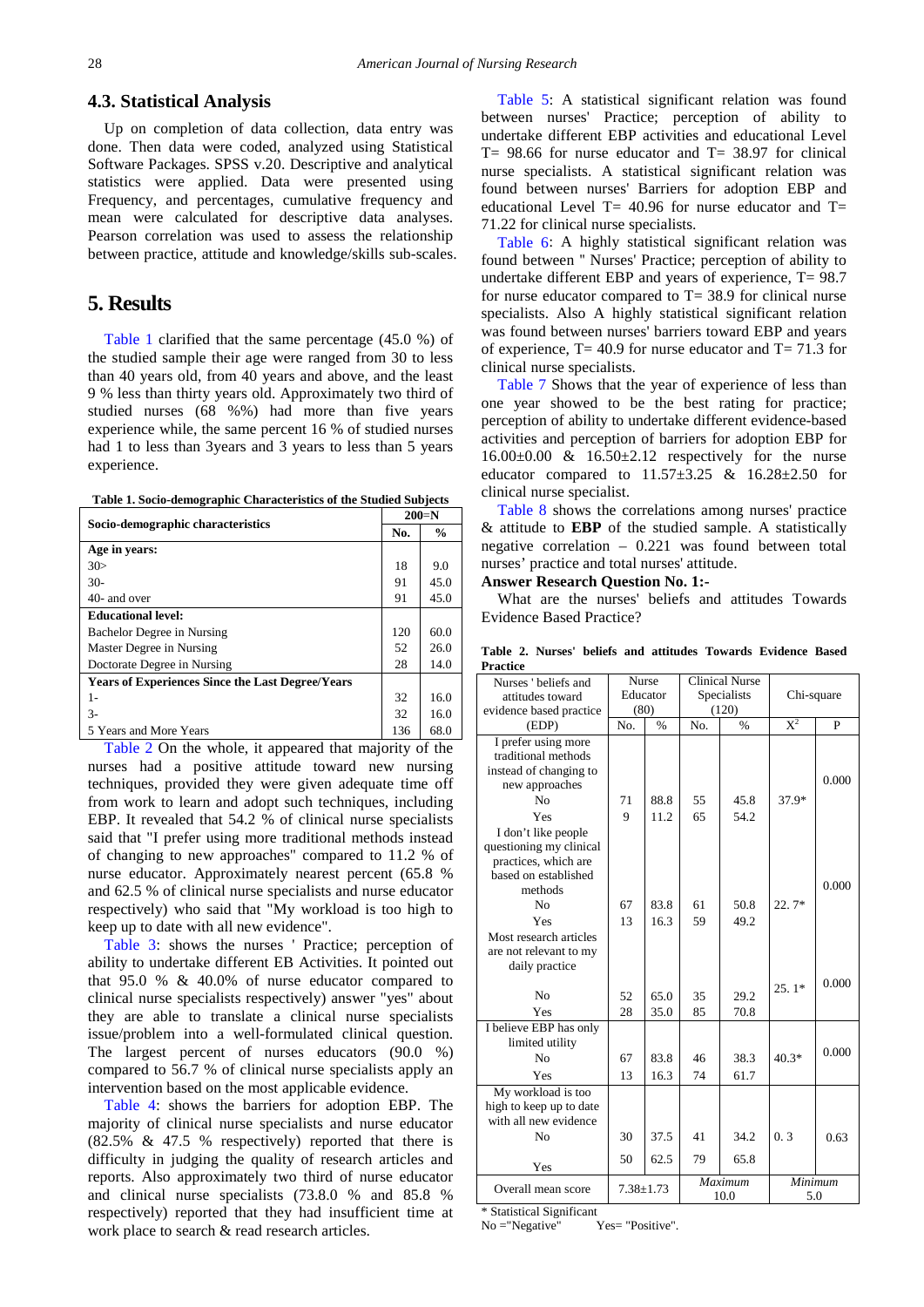## <span id="page-4-1"></span>**Answer Research Question No. 2**

Do nurses working in Maternal and child Health care centers understand and apply EBP?

<span id="page-4-0"></span>

| Table 3. Nurses' Practice; "Perception of ability to undertake different EB Activities" |        |                        |     |                                                      |            |             |
|-----------------------------------------------------------------------------------------|--------|------------------------|-----|------------------------------------------------------|------------|-------------|
| Nurses' Practice; "Perception of ability to undertake different EB Activities"          |        | Nurse Educator<br>(80) |     | <b>Clinical Nurse</b><br><b>Specialists</b><br>(120) | Chi-square |             |
|                                                                                         | No.    | $\%$                   | No. | No.                                                  | $X^2$      | $\mathbf P$ |
| Identify clinical issues/problems                                                       |        |                        |     |                                                      |            |             |
| N <sub>o</sub>                                                                          | 3      | 3.8                    | 36  | 30.0                                                 | 21.07*     | 0.000       |
| Yes                                                                                     | 77     | 96.2                   | 84  | 70.0                                                 |            |             |
| Translate a clinical issue/problem into a well-formulated clinical question             |        |                        |     |                                                      |            |             |
| N <sub>o</sub>                                                                          | 4      | 5.0                    | 71  | 59.2                                                 | $61.64*$   | 0.000       |
| Yes                                                                                     | 76     | 95.0                   | 49  | 40.0                                                 |            |             |
| Distinguish between different types of questions (e.g., intervention,)                  |        |                        |     |                                                      | $44.3*$    |             |
| N <sub>o</sub>                                                                          | $\tau$ | 8.8                    | 65  | 54.2                                                 |            | 0.000       |
| Yes                                                                                     | 73     | 91.2                   | 55  | 45.8                                                 |            |             |
| Conduct online searches                                                                 |        |                        |     |                                                      | 111.8*     |             |
| N <sub>o</sub>                                                                          | 5      | 6.2                    | 99  | 82.5                                                 |            | 0.000       |
| Yes                                                                                     | 75     | 93.8                   | 21  | 17.5                                                 |            |             |
| Relate research finding to clinical practice and point out similarities and differences |        |                        |     |                                                      |            |             |
| N <sub>o</sub>                                                                          | 11     | 13.8                   | 85  | 70.8                                                 | $62.6*$    | 0.000       |
| Yes                                                                                     | 69     | 86.2                   | 35  | 29.2                                                 |            |             |
| Use a checklist to assess research articles                                             |        |                        |     |                                                      |            |             |
| No                                                                                      | 13     | 16.2                   | 90  | 75.0                                                 | $66.3*$    | 0.000       |
| Yes                                                                                     | 67     | 83.8                   | 30  | 25.0                                                 |            |             |
| Read a research report and have a general notion about its strength and weaknesses      |        |                        |     |                                                      |            |             |
| N <sub>o</sub>                                                                          | 4      | 5.0                    | 84  | 70.0                                                 | $82.3*$    | 0.000       |
| Yes                                                                                     | 76     | 95.0                   | 36  | 30.0                                                 |            |             |
| Apply an intervention based on the most applicable evidence                             |        |                        |     |                                                      | 25.40*     |             |
| N <sub>o</sub>                                                                          | 8      | 10.0                   | 52  | 43.3                                                 |            | 0.000       |
| Yes                                                                                     | 72     | 90.0                   | 68  | 56.7                                                 |            |             |
| Evaluate the application of intervention and identify areas of improvement              |        |                        |     |                                                      | 53.69*     |             |
| No                                                                                      | 10     | 12.5                   | 78  | 65.0                                                 |            | 0.000       |
| Yes                                                                                     | 70     | 87.5                   | 42  | 35.0                                                 |            |             |
|                                                                                         |        | $14.52 \pm 3.49$       |     | Maximum                                              | Minimum    |             |
| Overall mean score                                                                      |        |                        |     | 32.0                                                 | 9.0        |             |

**Table 3. Nurses' Practice; "Perception of ability to undertake different EB Activities"**

## \* Statistical Significant. **Answer Research Question No. 3**

What are the barriers facing nurses working in Maternal and child Health care centers for adopting EBP?

|  | Table 4. Distribution of Nurses' Barriers for adoption EBP |  |  |
|--|------------------------------------------------------------|--|--|
|  |                                                            |  |  |

|                                                                                               |     | <b>Nurse</b>    |     | <b>Clinical Nurse</b> |            |       |
|-----------------------------------------------------------------------------------------------|-----|-----------------|-----|-----------------------|------------|-------|
|                                                                                               |     | Educator        |     | <b>Specialists</b>    | Chi-square |       |
| Barriers for adoption of EBP                                                                  |     | (80)            |     | (120)                 |            |       |
|                                                                                               | No. | $\frac{0}{0}$   | No. | $\%$                  | $X^2$      | P     |
| Difficulty in finding time at work place to search for and read research articles and reports |     |                 |     |                       |            |       |
| N <sub>o</sub>                                                                                | 21  | 26.2            | 17  | 14.2                  | $4.55*$    | .033  |
| Yes                                                                                           | 59  | 73.8            | 103 | 85.8                  |            |       |
| Inability to understand statistical terms used in articles                                    |     |                 |     |                       |            |       |
| N <sub>o</sub>                                                                                | 44  | 55.0            | 26  | 21.7                  | $23.5*$    |       |
| Yes                                                                                           | 36  | 45.0            | 94  | 78.3                  |            | .000  |
| Inadequate understanding of research terms used in articles                                   |     |                 |     |                       |            |       |
| N <sub>o</sub>                                                                                | 50  | 62.5            | 17  | 14.2                  | $50.4*$    | .000  |
| Yes                                                                                           | 30  | 37.5            | 103 | 85.8                  |            |       |
| Difficulty in judging the quality of research articles and reports                            |     |                 |     |                       |            |       |
| N <sub>o</sub>                                                                                | 42  | 52.5            | 21  | 17.5                  | $27.3*$    | .000  |
| Yes                                                                                           | 38  | 47.5            | 99  | 82.5                  |            |       |
| Insufficient time at work place to implement changes in their current practice                |     |                 |     |                       |            |       |
| N <sub>o</sub>                                                                                | 28  | 35.0            | 36  | 30.0                  | 0.55       |       |
| Yes                                                                                           | 52  | 65.0            | 84  | 70.0                  |            | .46   |
| Insufficient resources to implement EBP                                                       |     |                 |     |                       |            |       |
| N <sub>o</sub>                                                                                | 24  | 30.0            | 14  | 11.7                  |            | .001  |
| Yes                                                                                           | 56  | 70.0            | 106 | 88.3                  | 10.8*      |       |
| Inability to properly interpret results of research studies                                   |     |                 |     |                       |            |       |
| N <sub>o</sub>                                                                                | 55  | 68.8            | 21  | 17.5                  | $53.5*$    | .000  |
| Yes                                                                                           | 25  | 31.2            | 99  | 82.5                  |            |       |
| Difficulty in determine applicability of research finding                                     |     |                 |     |                       |            |       |
| N <sub>o</sub>                                                                                | 46  | 57.5            | 35  | 29.2                  | $15.9*$    | 0.000 |
| Yes                                                                                           | 34  | 42.5            | 85  | 70.8                  |            |       |
| Inability to implement recommendations of research studies into clinical practice             |     |                 |     |                       |            |       |
| N <sub>o</sub>                                                                                | 52  | 65.0            | 19  | 15.8                  | $50.8*$    | .000  |
| Yes                                                                                           | 28  | 35.0            | 101 | 84.2                  |            |       |
| Overall mean score                                                                            |     | $15.16 \pm 3.1$ |     | Maximum               | Minimum    |       |
|                                                                                               |     |                 | 9.0 |                       | 18.0       |       |

\* Statistical Significant.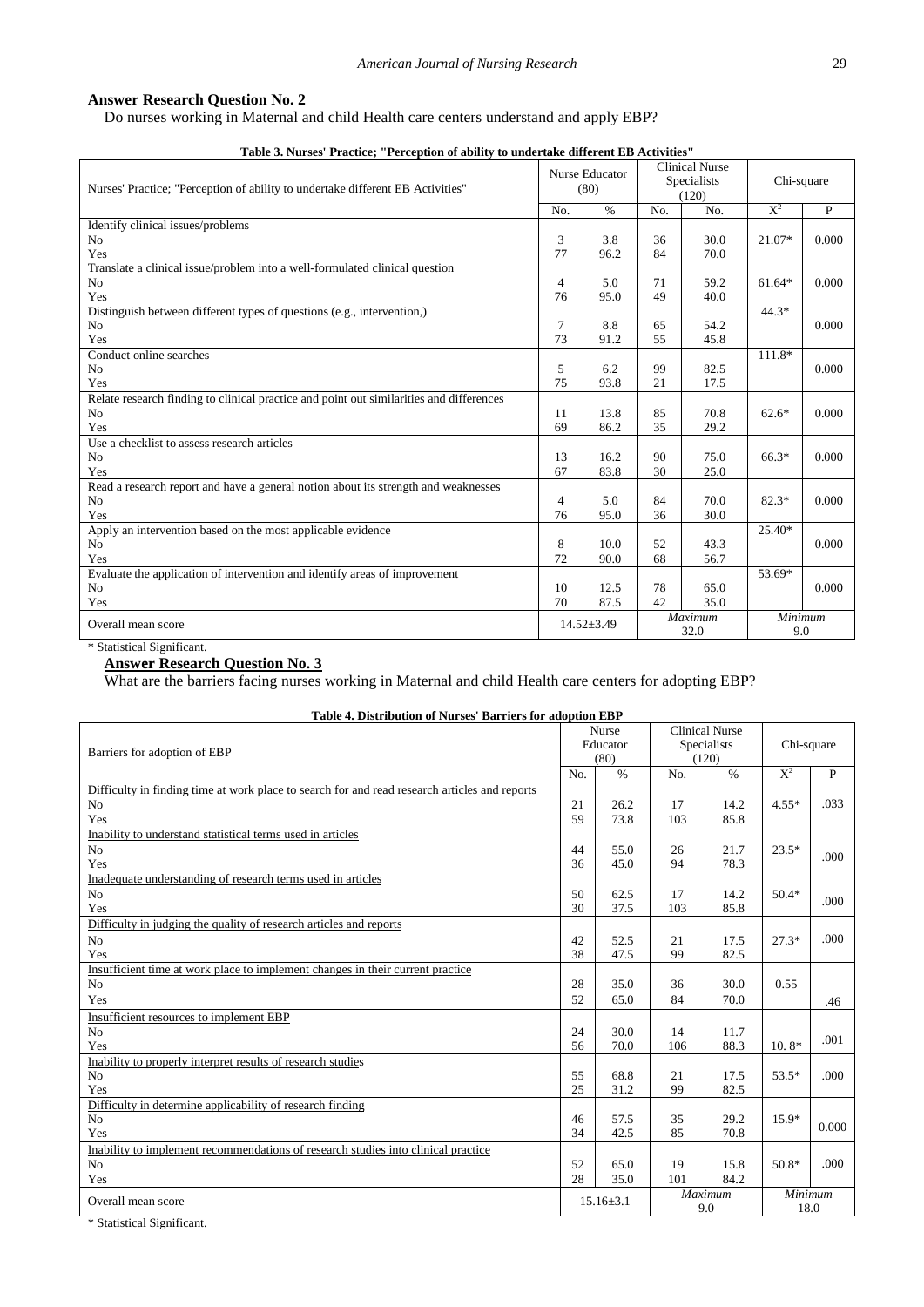| Table 5. Relation between Total Nurses' Perceptions of evidence–based practice EBP & Educational Level |  |
|--------------------------------------------------------------------------------------------------------|--|
|--------------------------------------------------------------------------------------------------------|--|

<span id="page-5-0"></span>

| Total Nurses' attitudes, Practice;                                                                                                                            | Nurse Educator<br>(80)               |          |      | <b>Clinical Nurse Specialists</b><br>(120) |          | D     |
|---------------------------------------------------------------------------------------------------------------------------------------------------------------|--------------------------------------|----------|------|--------------------------------------------|----------|-------|
| Perceptions, barriers to EBP &                                                                                                                                | $Mean + SD$                          |          |      | $Mean + SD$                                |          |       |
| Educational Level                                                                                                                                             | Educational Level<br>$2.35 \pm 0.48$ |          |      | Educational Level<br>$1.0 \pm 0.00$        | 43.79*   | 0.000 |
| Nurses' beliefs and attitudes toward EBP                                                                                                                      | $6.41 + 1.19$                        | 47.87*   | 0.00 | $8.02 + 1.74$                              | $50.35*$ | 0.00  |
| Total Nurses' Practice; Perception of<br>ability to undertake different EB activities                                                                         | $15.25 + 1.38$                       | 98.66*   | 0.00 | $11.57 + 3.25$                             | 38.97*   | 0.00  |
| Nurses' Barriers for adoption EBP                                                                                                                             | $13.48 \pm 2.94$                     | $40.96*$ | 0.00 | $16.28 + 2.50$                             | 71.22*   | 0.00  |
| $\mathcal{A}$ , $\mathcal{A}$ , $\mathcal{A}$ , $\mathcal{A}$ , $\mathcal{A}$ , $\mathcal{A}$ , $\mathcal{A}$ , $\mathcal{A}$ , $\mathcal{A}$ , $\mathcal{A}$ |                                      |          |      |                                            |          |       |

\* Statistical Significant.

#### <span id="page-5-2"></span>**Table 6. Relation between Total Nurses' Practice; Perception of EBP and years of experience**

<span id="page-5-1"></span>

| Total Nurses' attitudes, Practice; Perceptions,                                       | Nurse Educator<br>(80) |         | <b>Clinical Nurse Specialists</b><br>(120) |          |
|---------------------------------------------------------------------------------------|------------------------|---------|--------------------------------------------|----------|
| barriers to EBP $&$                                                                   | Years of experience    |         | Years of experience                        |          |
| Years of experience                                                                   | Mean $\pm$ SD          |         | $Mean \pm SD$                              |          |
|                                                                                       | $2.78 \pm 0.79$        |         | $4.00+0.00$                                | $31.21*$ |
| Nurses' beliefs and attitudes toward EBP.                                             | $6.41 \pm 1.19$        | 47.8*   | $8.02 \pm 1.74$                            | $50.4*$  |
| Total Nurses' Practice; Perception of ability<br>to undertake different EB activities | $15.25 \pm 1.38$       | 98.7*   | $11.57 + 3.25$                             | 38.9*    |
| Nurses' Barriers for adoption EBP                                                     | $13.48 \pm 2.94$       | $40.9*$ | $16.28 \pm 2.50$                           | $71.3*$  |

**\*** Statistical Significant.

## **Answer Research Question No. 4**

Does Nurses' Practice; "Perception of ability to undertake different EB activities" and Perception of Barriers for adoption EBP affected by Educational Level & Years of Experience?

| Table 7. Overall Mean Score of Total Sample' Practice; Perception and Barriers for adoption EBP according to their demographic |  |  |  |  |  |  |  |
|--------------------------------------------------------------------------------------------------------------------------------|--|--|--|--|--|--|--|
| characteristics                                                                                                                |  |  |  |  |  |  |  |

|                            | Nurse Educator<br>"Master degree and Doctorate degree"<br>$N=80$                         |                                               | <b>Clinical Nurse Specialists</b><br>$N = 120$                                                  |                                               |  |
|----------------------------|------------------------------------------------------------------------------------------|-----------------------------------------------|-------------------------------------------------------------------------------------------------|-----------------------------------------------|--|
| Overall mean score         | Total Nurses' Practice:<br>Perception of ability to undertake<br>different EB activities | Perception of<br>Barriers for<br>adoption EBP | <b>Total Nurses' Practice; Perception</b><br>of ability to undertake different<br>EB activities | Perception of<br>Barriers for<br>adoption EBP |  |
|                            | Mean $\pm$ SD                                                                            | $Mean \pm SD$                                 | Mean $\pm$ SD                                                                                   | Mean $\pm$ SD                                 |  |
| <b>Educational Level:-</b> |                                                                                          |                                               |                                                                                                 |                                               |  |
| Master degree              | $15.12 \pm 1.48$                                                                         | $14.08 \pm 2.84$                              | $11.57 \pm 3.25$                                                                                | $16.28 \pm 2.50$                              |  |
| Doctorate degree           | $15.50 \pm 1.17$                                                                         | $12.36 \pm 2.84$                              |                                                                                                 |                                               |  |
| Total                      | $15.25 \pm 1.38$                                                                         | $13.48 \pm 2.94$                              | $11.57 \pm 3.25$                                                                                | $16.28 \pm 2.50$                              |  |
| Years of Experience        |                                                                                          |                                               |                                                                                                 |                                               |  |
| Less than one year         | $16.00 \pm 0.00$                                                                         | $16.50 \pm 2.12$                              |                                                                                                 |                                               |  |
| $1-2$ years                | $14.90 \pm 1.54$                                                                         | $13.93 \pm 2.68$                              |                                                                                                 |                                               |  |
| 3-4 years                  | $15.53 \pm 0.98$                                                                         | $12.63 \pm 3.15$                              |                                                                                                 |                                               |  |
| 5 years and more           | $15.25 \pm 1.73$                                                                         | $13.94 \pm 2.74$                              | $11.57 \pm 3.25$                                                                                | $16.28 \pm 2.50$                              |  |
| Total                      | $15.25 + 1.38$                                                                           | $13.48 \pm 2.94$                              | $11.57 + 3.25$                                                                                  | $16.28 + 2.50$                                |  |

**Table 8. Correlation Matrix for Total Nurses' Practice, Perception of ability to undertake different EB activities and Total nurses' attitude towards EBP**

<span id="page-5-3"></span>

|                                                                                              | Pearson correlation coefficient                                                       |                               |  |  |  |  |
|----------------------------------------------------------------------------------------------|---------------------------------------------------------------------------------------|-------------------------------|--|--|--|--|
| Total nurses' Practice, and<br>Total nurses' attitude towards EBP                            | Sig. "2-tailed"                                                                       | Sig. "2-tailed"               |  |  |  |  |
|                                                                                              | Total Nurses' Practice; Perception of ability to<br>undertake different EB activities | <b>Total Nurses' Attitude</b> |  |  |  |  |
| <b>Total Nurses' Practice: Perception of ability to undertake</b><br>different EB activities | 1.000                                                                                 | $-0.221**$                    |  |  |  |  |
| <b>Total Nurses' Attitude</b>                                                                | $-0.221**$                                                                            | .000                          |  |  |  |  |

\* Statistical Significant.

# **6. Discussion**

Improving patient outcomes will be achieved if they use the best research evidence in nursing care. Implementation of Evidence-based practice (EBP) in health care organizations is known as a challenge of the nursing practice. A complex set of skills including formulate questions that arise during the work and capability to do research about that, evaluate information, appraisal information critically and implementation of the outcomes in patient care process is required to use this knowledge [\[14\].](#page-8-5) Evidence-based practice (EBP) has emerged as a marker for quality of care [\[28\].](#page-8-14) The aim of this study was to investigate nurse's perceptions and barriers for adopting evidence based practice in their primary care settings.

The current study revealed that the total mean score of nurses' beliefs and attitude towards EBP was 7.38±1.73 having a maximum of 10 and minimum of 5. That mean the nurses had a positive attitude toward EBP. This result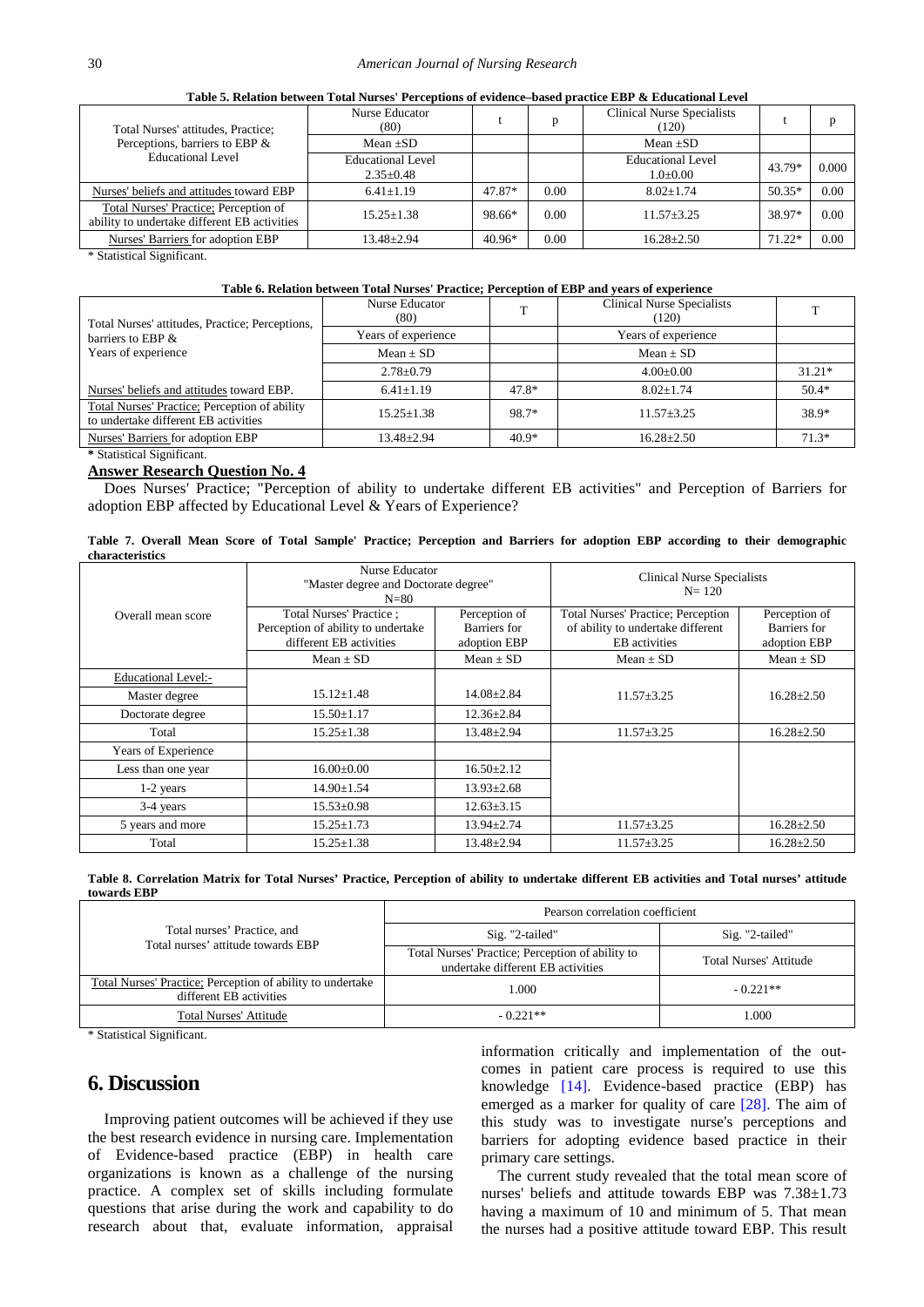was congruent with [\[29\]](#page-8-15) who studied "The Adopting" evidence-based practice in clinical decision making: nurses' perceptions, knowledge, and barriers". They reported that more than 64% of the nurses in their study expressed a positive attitude toward EBP. However, they added that due to heavy workload, they cannot keep up to date with new evidence.

Furthermore, the current study was in line with [\[30\]](#page-8-16) who studied "Nurses' perceptions of evidence-based practice: a quantitative study at a teaching hospital in Iran". They reported that the overall mean score of the evidencebased practice in their study was 4.48±1.26 from 7, and the three subscales of practice, attitude and knowledge/skill in evidence-based practice were, 4.58 $\pm$ 1.24, 4.57 $\pm$ 1.35 and 4.39 $\pm$ 1.20, respectively. There was a strong relationship between knowledge and performance subscale  $(r=0.73, p<0.01)$ .

On the other hands [\[31\]](#page-8-17) who studied "Nurses' wishes, knowledge, attitudes and perceived barriers on implementing research findings into practice among graduate nurses in Austria". They found that more than half percent of the participants considered nursing research and research utilization as an advantageous aspect in nursing care, valuable to nurses and neither irrelevant to the real day-today work nor only relevant to nursing education with a significantly higher percentage of nurses of the diploma group. Those variations between the different studies may be due to differences in the educational level of nurses and /or in the research settings. Those results may be due to that; nursing educators are now including relevant research findings in lectures and other educational activities, with appropriate documentation of sources. These activities will encourage future nurses to value research and apply it in practice.

The current study showed that most of nurse educators and majority of clinical nurse specialists can identify clinical issues/ problems, whereas, most of nurse educator only can translate the clinical problem into a wellformulated clinical question and able to distinguish between different types of questions than clinical nurse specialists. That means clinical nurse specialists in the current study are in need for intensive training to be able to perform those basic skills of EBP. Although they have a bachelor degree in nursing science and studied nursing research but they were in need more practical application on EBP. Those results were similar to [\[29\]](#page-8-15) who pointed out that information about nurses' abilities related to identify potential clinical issues or problems where they can implement EBP. The mean score for this statement was 3.25, which indicated that the nurses felt that they possessed slightly above average ability to identify clinical problems. However, the mean score for the ability to translate a clinical problem into a well-formulated clinical question was comparatively lower, at 3.01. It appeared the nurses had relatively less confidence in their ability to adequately express their information needs and translate these needs into a well-crafted clinical question. For almost all the remaining statements, the mean scores occurred in a very narrow range of 2.96–3.17, which indicated that the participating nurses perceived themselves to possess moderate levels of skills to undertake different EBP activities.

The current study showed that most of clinical nurse specialists reported that inability to implement recommendations of research studies into clinical practice. This result was consistent with [\[7\]](#page-7-6) who stated that despite the availability of increasingly research-based information with the potential to improve nursing care quality in several fields of nursing, nurses often fail to incorporate current research findings in their practices. [\[32\]](#page-8-18) Point out that the implementation of evidence in practice is often not accomplished. Thus, one can still spot a considerable gap between what is known in the research evidence and what happens in practice, although considerable efforts have been made to increase the delivery of scientific evidence-based care.

Regarding conduct online searches the current study revealed that most of clinical nurse specialists can not conduct online searches whereas, the most of nurse educators did it perfectly. These findings were consistent with the study of [\[21\]](#page-8-19) which identified a lack of information searching skills as a barrier for implementing evidence-based medicine by general practitioners. A literature searching skills needs to be included in EBP training programs. Also the current study revealed that most of clinical nurse specialists and nurse educators reported insufficient resources to implement EBP and considered as a main barriers to EBP. To overcome this barrier the health facilities should be equipped with new informatics infrastructure and there is a need to build basic searching skills to nurses to help them benefit from the online information. Similarly [\[33\]](#page-8-20) concluded that the findings pointed the need for research-based information, exposure to professional journals and, in particular, organizational support for evidence-based nursing practice.

The current study showed that the most common top barriers for adoption of evidence based practice among nurses was that; difficulty in judging the quality of research articles and reports, Insufficient time at work place to read research articles and also to implement change in their current practice, and insufficient resources to implement EBP [\(Table 6\)](#page-5-1). The total barriers mean score for adoption of evidence based practice among nurse educators was that  $15.16 \pm 3.01$  having a maximum of 18 and minimum of 9. That mean all nurses are facing much difficulties in implementing EBP [\(Table 8\)](#page-5-3). These results are consistent with [\[29\]](#page-8-15) who studied "The Adopting evidence-based practice in clinical decision making: nurses' perceptions, knowledge, and barriers". They reported that the top three barriers to adopt EBP were; lack of time, inability to understand statistical terms, and inadequate understanding of termenology used in research articles. The next three barriers identified were their inability to understand statistical terms, and difficulty in judging the quality of research articles and reports. Also similar to results of [\[34\]](#page-8-21) who studied "Barriers to and Facilitators: in-line with of research utilization among Iranian Nurses Literature Review". They concluded that Iranian nurse's encounter with the same difficulties as to other countries regarding Research utilization; while setting related barriers were the predominant obstacles among them. Therefore, health managers are expected to plan appropriate strategies to smooth the progress of research utilization by nurses in their practice. Whereas, [\[35\]](#page-8-22) concluded that the moderate level of attitude among nurses can provide a good potential in promoting evidence-based nursing in teaching hospitals. Therefore,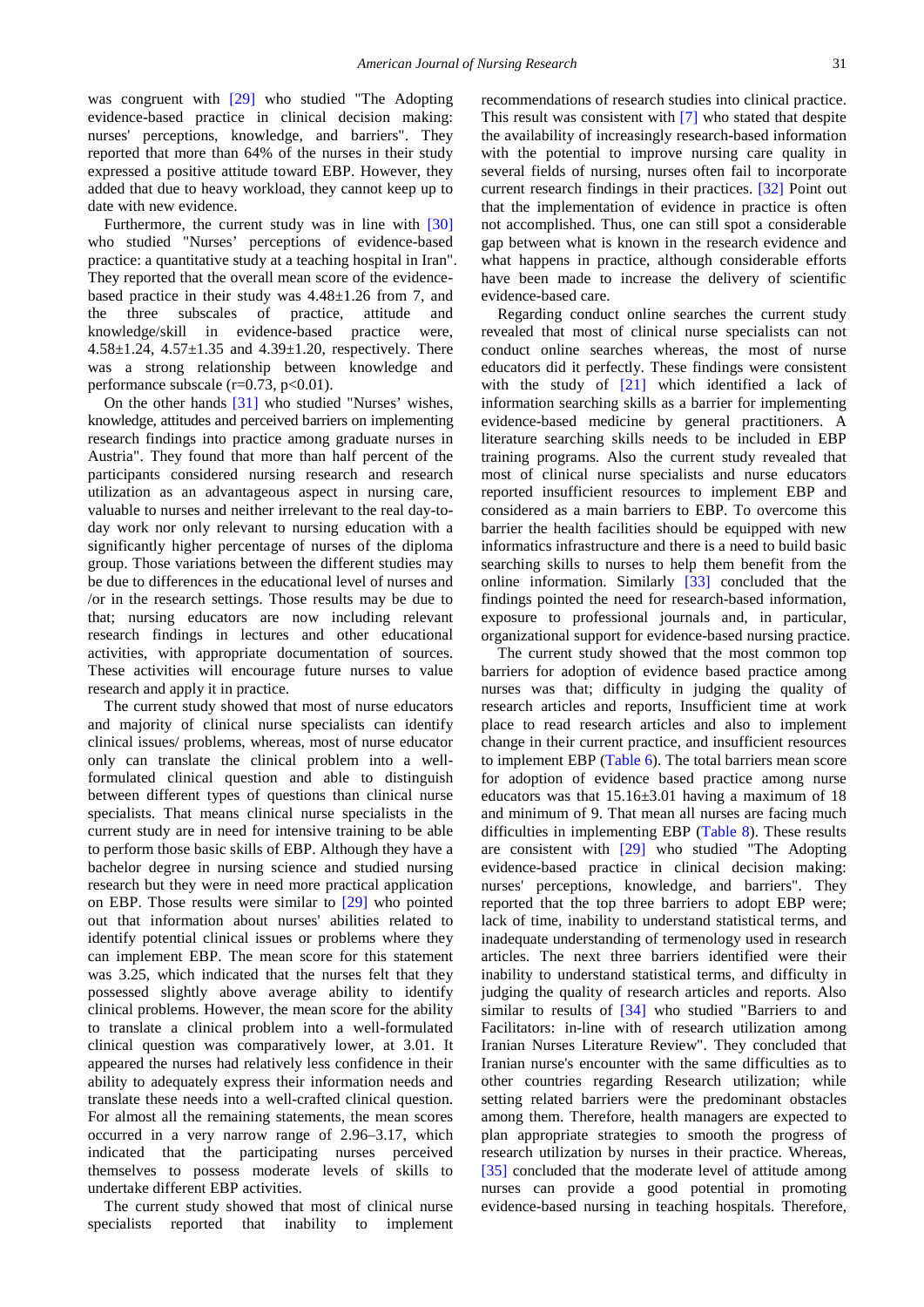more attention should be paid to enhance the awareness and skills of nurses toward evidence-based care.

The current study showed that a statistical significant relation was found between nurses' Practice; perception of ability to undertake different EBP activities and educational Level T= 98.66 for academic nurse educator and T= 38.97 for clinical nurse specialists. A statistical significant relation was found between nurses' Barriers for adoption EBP and educational Level T= 40.96 for academic nurse educator and  $T = 71.22$  for clinical nurse specialists [\(Table 5\)](#page-5-0). This result was consistent with [\[36\]](#page-8-23) who studied "Quality Improvement Needs Assessment for Evidence -Based Practice Readiness in Primary Care. He concluded that the Level of education is strongly associated with beliefs about EBP and implementation of EBP, suggesting that graduate level of Nurses Practitioners education increase awareness and appreciation of the positive impact of EBP and instills a desire to use EBP to improve patient outcomes. Also [\[33\]](#page-8-20) pointed out that the more education the participants had, the higher the probability that their reported practice would be evidence-based. Also [\[37\]](#page-8-24) indicated that the highest mean score of nursing educators' attitudes toward EBP were identified among those who had doctorate degree in nursing sciences. Also, statistical significant differences were found among nursing educators in relation to their attitudes towards EBP according to their educational levels. Similarly [\[38, 39\]](#page-8-25) found that nurses who had post degree were found to hold more positive attitudes to EBNP implementation than those who did not. Furthermore, nurses with degrees implement study findings more frequently than other nurses in the sample [\[38,39,40\].](#page-8-25)

The current study showed that a highly statistical significant relation was found between '' Nurses' practice; perception of ability to undertake different EBP and years of experience, T= 98.7 for academic nurses educator compared to T= 38.9 for clinical nurse specialists. Also A highly statistical significant relation was found between nurses' barriers toward EBP and years of experience, T= 40.9 for academic nurses educator and T= 71.3 for clinical nurse specialists [\(Table 6\)](#page-5-1). This result was in-line with [\[29\]](#page-8-15) who found that nurses who had longer experience in nursing were likely to be more confident in implementing EBP, supporting the finding of [\[13\]](#page-8-4) who reported that new nurses, due to limited practical knowledge and experience, felt less confident and willing to engage in EBP. Those nurses who had attended EBP training considered themselves more comfortable in integrating EBP into their practice [\[17\].](#page-8-8) As nurses play a crucial role in the delivery of health care, they need to adopt new and innovative techniques to provide effective and best possible treatment to their patients. Like many previous studies, this study also discovered a positive attitude among nurses toward EBP.

# **7. Conclusions**

Based on the findings,

• Academic nurse educators have positive perceptions of evidence-based nursing practice, whereas clinical nurse specialists was at average level of perceptions of EBP, certain barriers were

addressed which may interfere with their acceptance, adoption and implementation of evidence-based practice.

The most common top barriers for adoption of Evidence Based Practice among nurses was that; Insufficient recourses resources to implement EBP, difficulty in judging the quality of research articles and reports, Insufficient time at work place to read research articles, also to implement change in their current practice, and inability to understand statistical terms used in articles

**Recommendations**:- to close the gap between research findings and nursing practice;

#### **for the Nurse Educator:-**

- Training provision to build basic online searching skills for nurses about health care information.
- Building EBP competencies through proper training, to help nurses to be familiar with EBP steps including; formulating questions to be answerable, critically evidence evaluating and its use in performance seems to be essential.

#### **for the Nurse Manager:-**

- Equipped the health facilities with new informatics infrastructure to actively pursuing integrate EBP.
- Facilitate access to libraries, computers and Internet for online search of EB nursing practice.
- Increase time availability for application of EBP.

#### **for the researchers:-**

- It is of necessity to select the problems to be searched based upon clinical problems.
- It is of necessity to present research reports in a simple, clear and concise manner to facilitate nurse's comprehensibility and rapid transfer into daily practice.

#### **for nurses:-**

The willingness to participate in understanding EBP training, preferably offered for interventions regarding its uses in clinical.

## **References**

- <span id="page-7-0"></span>[1] Schmidt, J. M. (2009): Evidence-based practice for nurses. Sudbury: Jones and Bartlett Publishers.
- <span id="page-7-1"></span>[2] Melnyk BM, Fineout-Overholt E, Fischbeck Feinstein N, Li H, Small L, Wilcox L, et al., (2004): Nurses' perceived knowledge, beliefs, skills, and needs regarding evidence-based practice: implications for accelerating the paradigm shift. Worldviews Evidence Based Nurs. 1(3):185-93.
- <span id="page-7-2"></span>[3] (AHRQ) Agency for Healthcare Research and Quality (2006). National health care quality report. Rockville, MD: AHRQ.
- <span id="page-7-3"></span>[4] Canadian Health Services Research Foundation (2005): Lever aging Knowledge: tools & strategies for action. Report of the 7th CHSRF Annual Invitational Workshop, Montreal, Quebec; March 3.
- <span id="page-7-4"></span>[5] Green, L. W., Glasgow, R. E., Atkins, D., & Stange, K. (2009). Making evidence from research more relevant, useful, and actionable in policy, program planning, and practice. American Journal of Preventive Medicine, 37 (1), 1.
- <span id="page-7-5"></span>[6] Chien WT, Bai Q, Wong WK, Wang H, Lu X. (2013): Nurses' perceived barriers to and facilitators of research utilization in mainland china: a cross-sectional survey. Open Nurs J; 7: 96-106. (5): 314-22.
- <span id="page-7-6"></span>[7] Kajermo, KN, Undén, M., Gardulf, A., Eriksson LE, Orton ML, Arnetz BB, et al. (2008); Predictors of nurses' perceptions of barriers to research utilization. J Nurs Manag; 16 (3): 305-314.